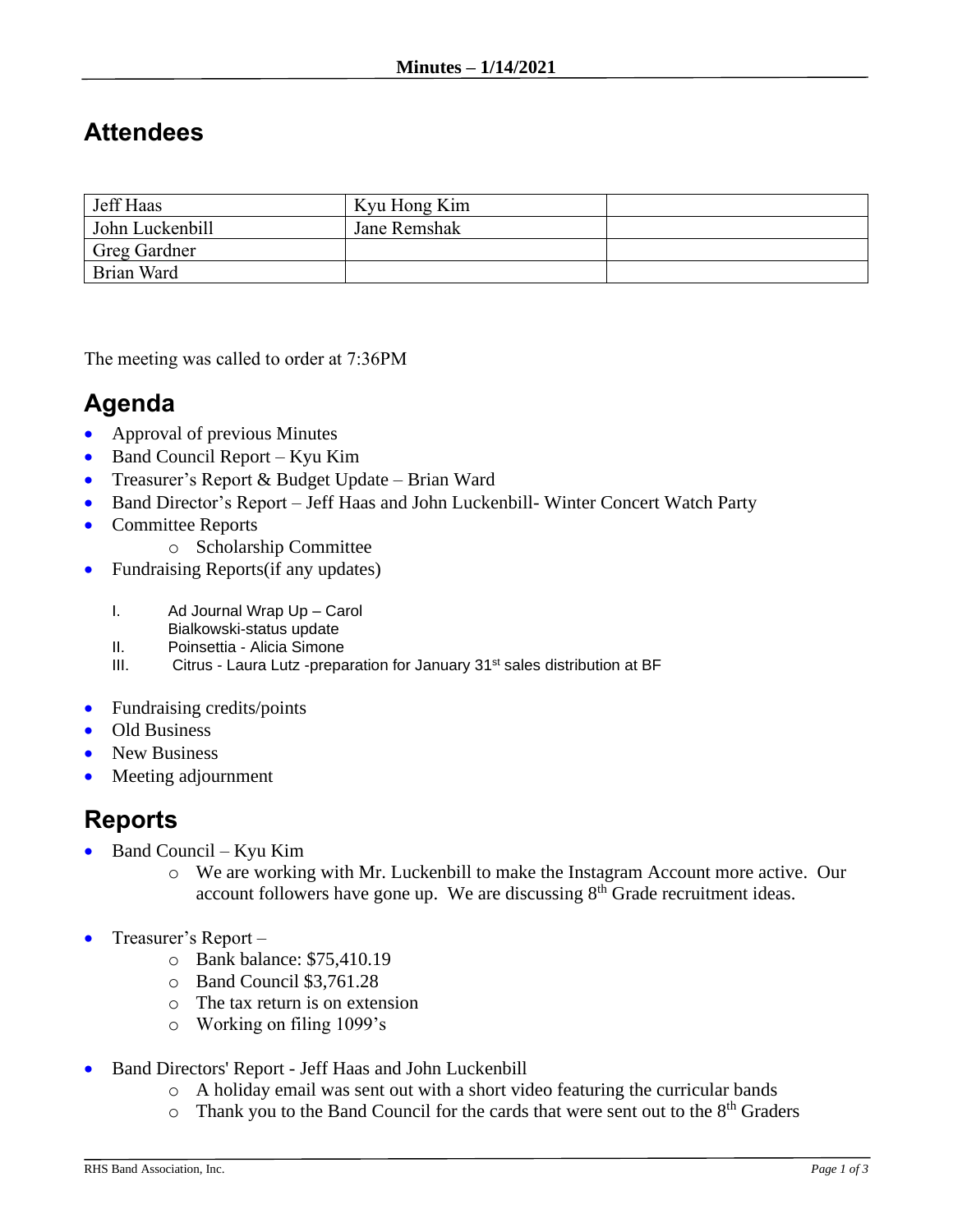- $\circ$  We hosted an information session for 8<sup>th</sup> grade band members and their parents. We had about 50 attendees.
- o 8<sup>th</sup> Graders interested in participating in the Concert and Wind Ensemble will need to complete an assessment
- o We are very happy that the administration gave us \$30,000 to help us replace older instruments
- $\circ$  We are planning a Winter Concert Watch Party on January 28<sup>th</sup>. It will be a similar format as Tunes in June. We are considering asking families to order that evening from restaurants that have sponsored the band
- o We will have similar watch parties in the future for the Jazz and small ensembles
- o The Friends of Music Annual Fundraising Concert is January 22nd
- Marching Band Report John Luckenbill
	- $\circ$  Kyu and I are starting to recruit 8<sup>th</sup> graders. We will be posting content on Facebook
	- o We hosted the Ridgewood Afternoon of Percussion. It was led by 3 instructors. We had a good turnout approximately 23 attendees. Many were  $5<sup>th</sup>$  and  $6<sup>th</sup>$  graders. We will be planning future events. The participation at the high school level is low.
	- o Winter Guard started last night. They had there first rehearsal. They will be competing in Virtual US bands.
	- o We are starting preliminary planning for the Fall. We are currently planning for live competitions.
	- o The Field Captain will be announced in the next few weeks
	- $\circ$  Two years from now is the 100<sup>th</sup> Anniversary of the Band Program. July 4<sup>th</sup> will be the kickoff. We would like to commission a piece of music. It takes about a year to receive it. We will be asking the fund to contribute. It will be approximately \$5-10k.
- Scholarship Committee-We need a Chair for the Scholarship Committee. Last year's chair was Carol Bialkowski. We will reach out to see if she will be willing to volunteer again. Jane Remshak and Beth Ward are volunteering to assist. Last year the interviews took place via Zoom in the end of April.
- Fund Raising Report
- Ad Journal -Carol Bialkowski, Ad Journal Chair
	- o Carol could not attend meeting.
	- o The board approved the purchase of a standard laptop with software necessary to do RHS Band Association business. It will have Microsoft Publisher for the Ad Journal.
- Citrus Sale-Laura Lutz
	- o Laura was not available to attend the meeting. She did provide an update. We are moving along well. The door hangers have been ordered. The prices did increase for oranges and grapefruit.
	- o Sent an RSVP for students for Blitz Day. Once we receive the responses we can decide how many areas and who can take a secondary list
	- o We need to decide on where we can take delivery from
	- o We will need to rely on front end quality control since we do not want to handle the fruit this year. Peejays will make replacements if customers have complaints.
	- o